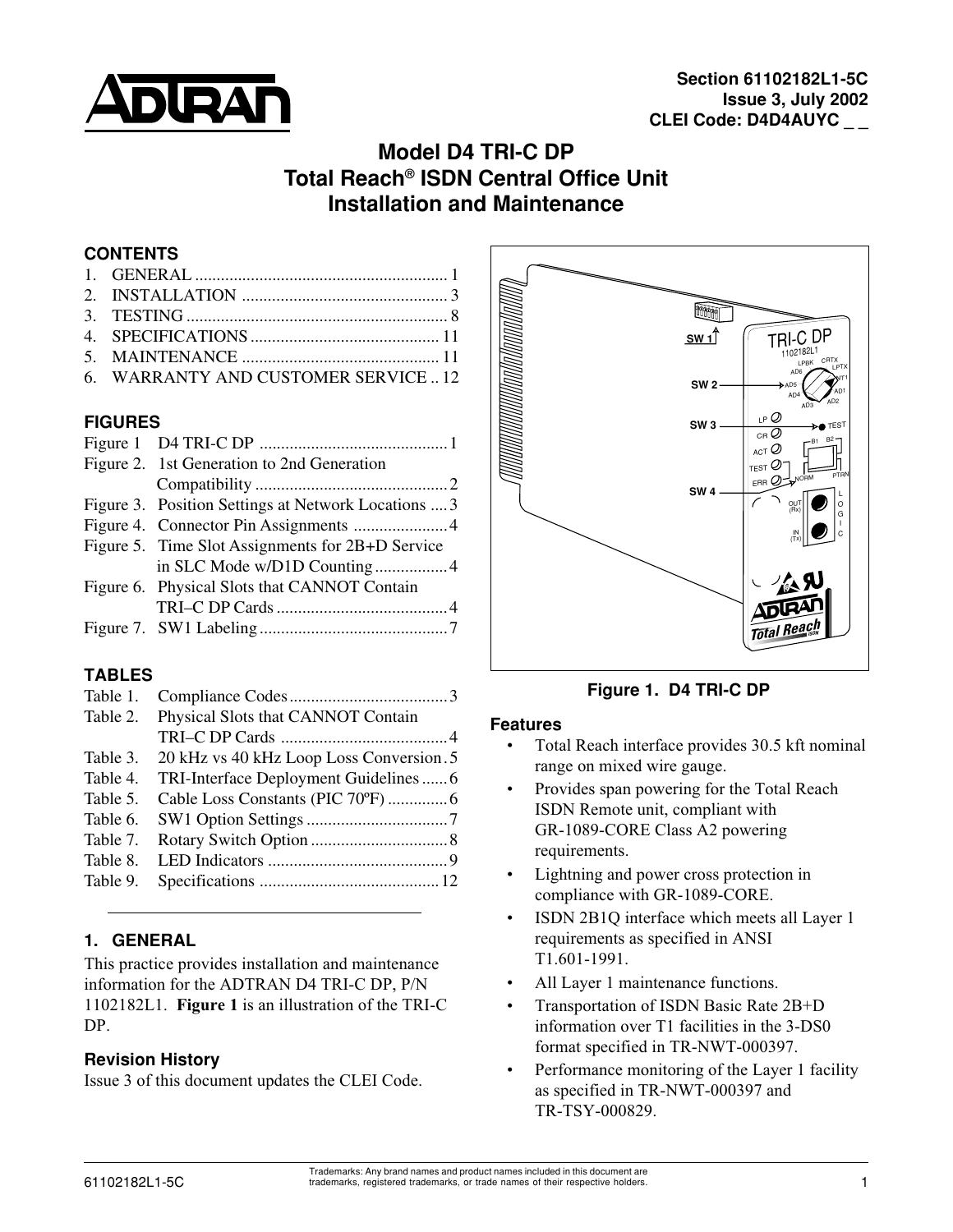- <span id="page-1-0"></span>• Distinctive metallic DC test signature to identify line unit LT mode of operation as specified in TR-NWT-000397.
- Eight hours of performance history, as specified by TR-NWT-000829.
- Eight ISDN BRA National Standard *eoc* messages responded to, including B1, B2, 2B+D loopbacks.
- B1 and B2 loopback addressability at the front panel for the NT1 and up to six devices in the Network-to-Customer direction.
- Responds to OCU and CSU latching loopback in 2B, B1, and B2 modes of operation.
- Internal test pattern allows for testing of individual B channels without requiring external test equipment.
- Addressing and error status with front panel LED indicators. Test functions chosen by a front panel 10-position rotary switch.
- DS0 logic level transmit and receive data access through front panel bantam jacks.
- A built-in Cyclic Redundancy Check (*crc*) clock error detector allows for local performance monitoring at the front panel without test equipment.
- Meets NEBS Level 3 Requirements.

## **General Description**

The D4 TRI-C DP line card plugs into a single channel slot of an AT&T D4/SLC®-96 channel bank. It provides the interface between the T1 carrier facility and the Digital Subscriber Line (DSL) towards the customer premises. Clear channel capability (B8ZS) is not required of the T1 facility if zero byte substitution (ZBS) is enabled. The TRI-C DP plugs into a single channel slot of the D4 bank, but can require up to three time slots when transporting 2B+D information. Block error rate performance over the T1 facility is monitored by the unit and the information is available to the network. The TRI-C DP is intended to be deployed in a Logical Unit Line Termination (LULT) configuration, typically referred to as Adjacent-to-Customer.

The D4 TRI-C DP works in conjunction with an ADTRAN 2nd Generation Total Reach ISDN Remote unit as listed in **Figure 2**. The TRI system allows for the transparent transport of Basic Rate ISDN (BRI) service to the customer premises at distances up to 30.5 kft over a single twisted pair of mixed gauge wire.



### **Figure 2. 1st Generation to 2nd Generation Compatibility**

The TRI-C DP can be deployed in either a Central Office or Remote Terminal location that terminates a T1 carrier facility from an ISDN serving Central Office or Tandem Office configuration (see **Figure 3**).

The TRI-C DP converts the 2B+D data and Layer 1 embedded operations channel (*eoc*) information from the T1 data stream to the TRI-interface for transport to the TRI-R. The TRI-C DP provides -130 VDC normal tip-to-ring on the DSL for span powering of the TRI-R. The TRI-R terminates the DSL and restores the 2B+D data and Layer 1 *eoc* information to an ANSI T1.601 compatible U-interface for delivery to the customer's NT1/TA.

The TRI-C DP makes use of ADTRAN's Simple Coded Pulse Amplitude Modulation (SC PAM) line coding technology to extend the service range of ISDN without the use of current mid-span U-Repeater technology. SC PAM is a full-duplex, multilevel encoding scheme that uses bandwidth reduction and improved adaptive equalization to transparently extend the ISDN DSL well beyond the current serving range of ISDN.

The Total Reach ISDN system extends the DSL service range up to 52 dB when measured at 20 kHz. This is based on -44.2 dBm of 2B1Q Near End Crosstalk (NEXT) as defined in ANSI T1.601 (typically referred to as 0 dB margin). Refer to *Deployment Guidelines* subsection for additional information.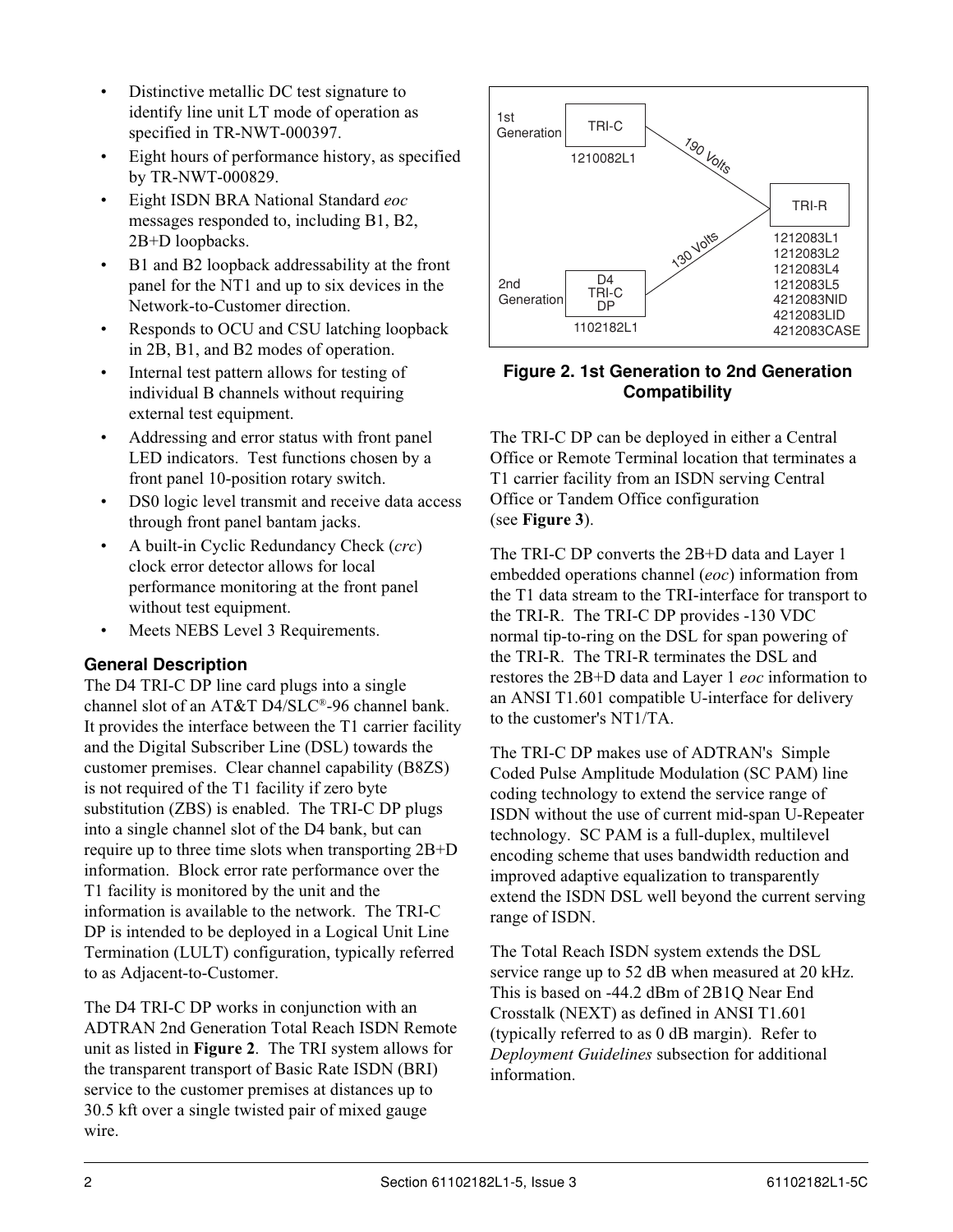<span id="page-2-0"></span>

**Figure 3. Position Settings at Network Locations**

### **2. INSTALLATION**



After unpacking the unit, inspect it for damage. If damage is discovered, file a claim with the carrier, then contact ADTRAN. Refer to *Warranty and Customer Service* Section.

## **Compliance**

This product is intended to be installed in products providing a Type "B" or "E" enclosure and in a restricted access location only. See **Table 1** for compliance codes.

| Code                        |   | <b>Input</b> Output |
|-----------------------------|---|---------------------|
| Power Code (PC)             | F |                     |
| Telecommunication Code (TC) |   |                     |
| Installation Code (IC)      |   |                     |

## **Physical Requirements**

The TRI-C DP plugs into a single D4/SLC-96 channel slot. The connector pin assignments are illustrated in **Figure 4**. When provisioned for basic rate service (2B+D), the TRI-C DP occupies three time slots. In a D<sub>4</sub> or SLC-96 Mode III channel bank, it occupies the time slot associated with the physical channel slot that it occupies plus the next two time slots to the right.

The physical channel slots, whose time slots are used in this manner, must remain unoccupied.

In a SLC-96 Mode I with D1D counting channel bank, the time slots are allocated as shown in **Figure 5** with two time slots per physical channel slot.

The unit uses two time slots in one physical slot plus a time slot from an adjacent slot when configured for 2B+D operation. When selected for Slot 1, 4, 7, or 10 operation, the unit occupies the two time slots associated with the physical slot in which it resides plus the upper time slot of the next adjacent physical slot.

When selected for Slot 2, 5, 8, or 11 operation, the unit occupies the lower time slot of the occupied physical slot plus the adjacent two time slots of the next physical slot to the right. When using the Slot 2, 5, 8, 11 option, the physical slot to the right must be left vacant. A unit selected for one or two time slots, B1+D, B2+D, B1, B2, 2B, and D occupies only the two time slots associated with the physical slot used. In this configuration, option the unit for Slot 1, 4, 7, or 10. See **Figure 6** and **Table 2** for additional channel slot deployment restrictions for each bank type.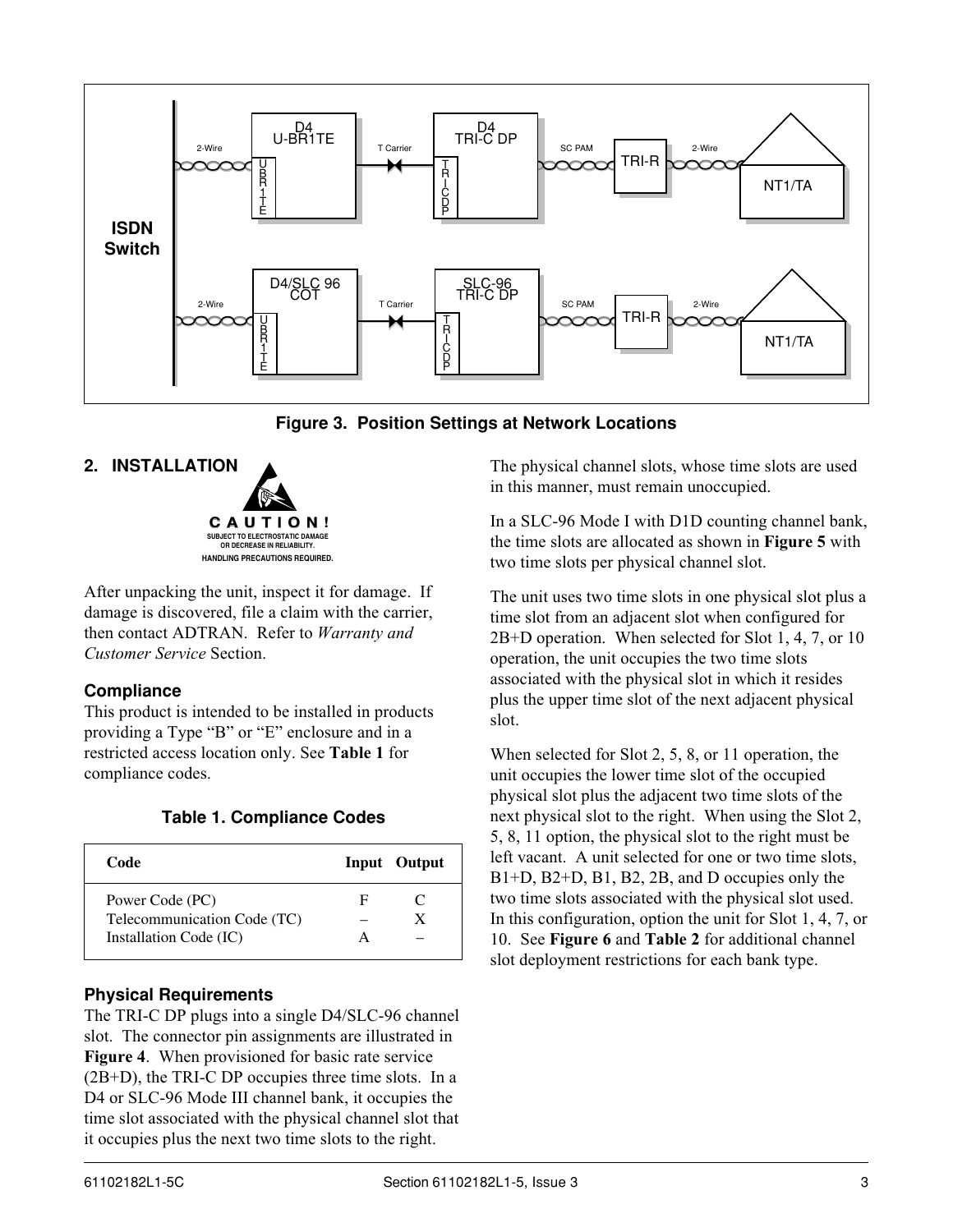<span id="page-3-0"></span>

**Figure 6. Physical Slots that CANNOT Contain TRI–C DP Cards**

|  | Table 2. Physical Slots that CANNOT Contain TRI-C DP Cards |  |  |  |  |
|--|------------------------------------------------------------|--|--|--|--|
|--|------------------------------------------------------------|--|--|--|--|

| <b>Service Setting</b>                                                               | D   | B1+D or B2+D $(*)$ | $2B+D$ (**)                  |  |
|--------------------------------------------------------------------------------------|-----|--------------------|------------------------------|--|
| D4 Bank /w D4 Counting                                                               | --- | 24                 | 23, 24                       |  |
| SLC-96 Mode I w/ D1D Counting                                                        | --- |                    | 6.12                         |  |
| SLC-96 Mode III w/ D1D Counting                                                      | --- | 6, 12, 18, 24      | 5, 6, 11, 12, 17, 18, 23, 24 |  |
| D4 Bank w/ D1D Counting or SLC-96<br>Mode III w/ D4 Counting                         |     | 12.24              | 11, 12, 23, 24               |  |
| * When provisioned for this service, slots listed in this column cannot be occupied. |     |                    |                              |  |

\*\* When provisioned for this service, slots in this column cannot be occupied.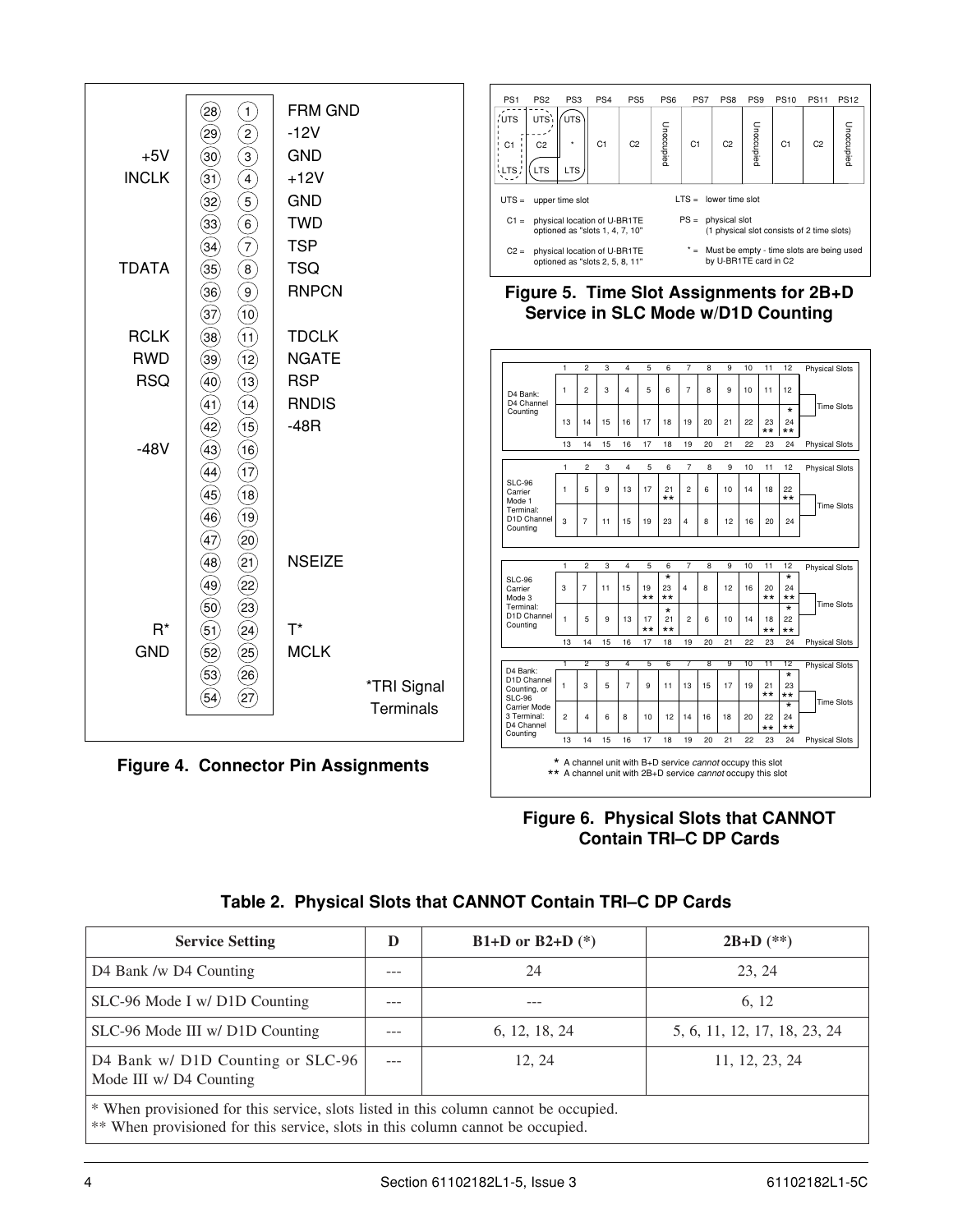## <span id="page-4-0"></span>**Deployment Guidelines**

The Total Reach ISDN system provides range extension on single twisted-pair, nonloaded loops that exceed the typical ISDN deployment range. The general guidelines require the loop have an insertion loss of 52 dB at 20 kHz, or less than 61 dB at 40 kHz, with 135 ohms driving and terminating impedances (see **Table 3**). **Table 4** provides recommended guidelines for the Total Reach ISDN interface. Adherence to these guidelines will allow general deployment of Total Reach ISDN without further qualification. If any of the stated guidelines are exceeded, additional circuit testing will be required to ensure loop loss and noise levels are not exceeded.

#### **CAUTION**

ADTRAN does not recommend that the Low Power TRI-C DP be installed on existing circuits terminated with P/N 1210083L1, 1210083L2, 4210083NID, or 4210083LID. No damage will result from inadvertent deployment of the Low Voltage -130 VDC TRI-C DP with a -190 VDC TRI-R.

### **NOTE**

All load coils must be removed from the circuit pairs being deployed. Loading coils, which are used to enhance voice quality on analog circuits, are designed to pass frequencies in the lower bandwidth range. Technologies operating in higher bandwidth ranges such as DDS, HDSL, or in this case ISDN, will not operate properly if all loading coils are not removed from the pair.

Specific loop loss constant values and DC loop resistance for various wire gauges are provided in **Table 5**. Loop loss constants (in dB/kft) are provided for 20 and 40 kHz and can be used to determine the Estimated Measured Loss (EML) for any local loop. Examples of maximum loop lengths are provided for each wire gauge, and are based on 70°F PIC cable, with -44.2 dBm ANSI NEXT. These constants were derived using the method for determining insertion loss with 135 ohms driving and termination impedances from *Bell Lab Transmission System for Communications, 1982*. The total length of multigauge cable must yield a loop loss less than or equal to 52 dB  $\omega$  20 kHz or 61 dB  $\omega$  40 kHz.

### **Table 3. 20 kHz vs 40 kHz Loop Loss Conversion**

| 20 kHz (dB) | 40 kHz w/majority<br>22 AWG (dB) | 40 kHz w/majority<br>24 AWG (dB) |
|-------------|----------------------------------|----------------------------------|
| $\,1$       | $\mathbf{1}$                     | $\mathbf{1}$                     |
| 5           | 6                                | 6                                |
| 10          | 12                               | 12                               |
| 15          | 18                               | 18                               |
| 20          | 23                               | 24                               |
| 25          | 29                               | 30                               |
| 30          | 35                               | 36                               |
| 31          | 36                               | 38                               |
| 32          | 37                               | 39                               |
| 33          | 39                               | 40                               |
| 34          | 40                               | 41                               |
| 35          | 41                               | 42                               |
| 36          | 42                               | 44                               |
| 37          | 43                               | 45                               |
| 38          | 44                               | 46                               |
| 39          | 46                               | 47                               |
| 40          | 47                               | 48                               |
| 41          | 48                               | 50                               |
| 42          | 49                               | 51                               |
| 43          | 50                               | 52                               |
| 44          | 51                               | 53                               |
| 45          | 53                               | 55                               |
| 46          | 54                               | 56                               |
| 47          | 55                               | 57                               |
| 48          | 56                               | 58                               |
| 49          | 57                               | 59                               |
| 50          | 58                               | 61                               |
| 51          | 60                               | 62                               |
| 52          | 61                               | 63                               |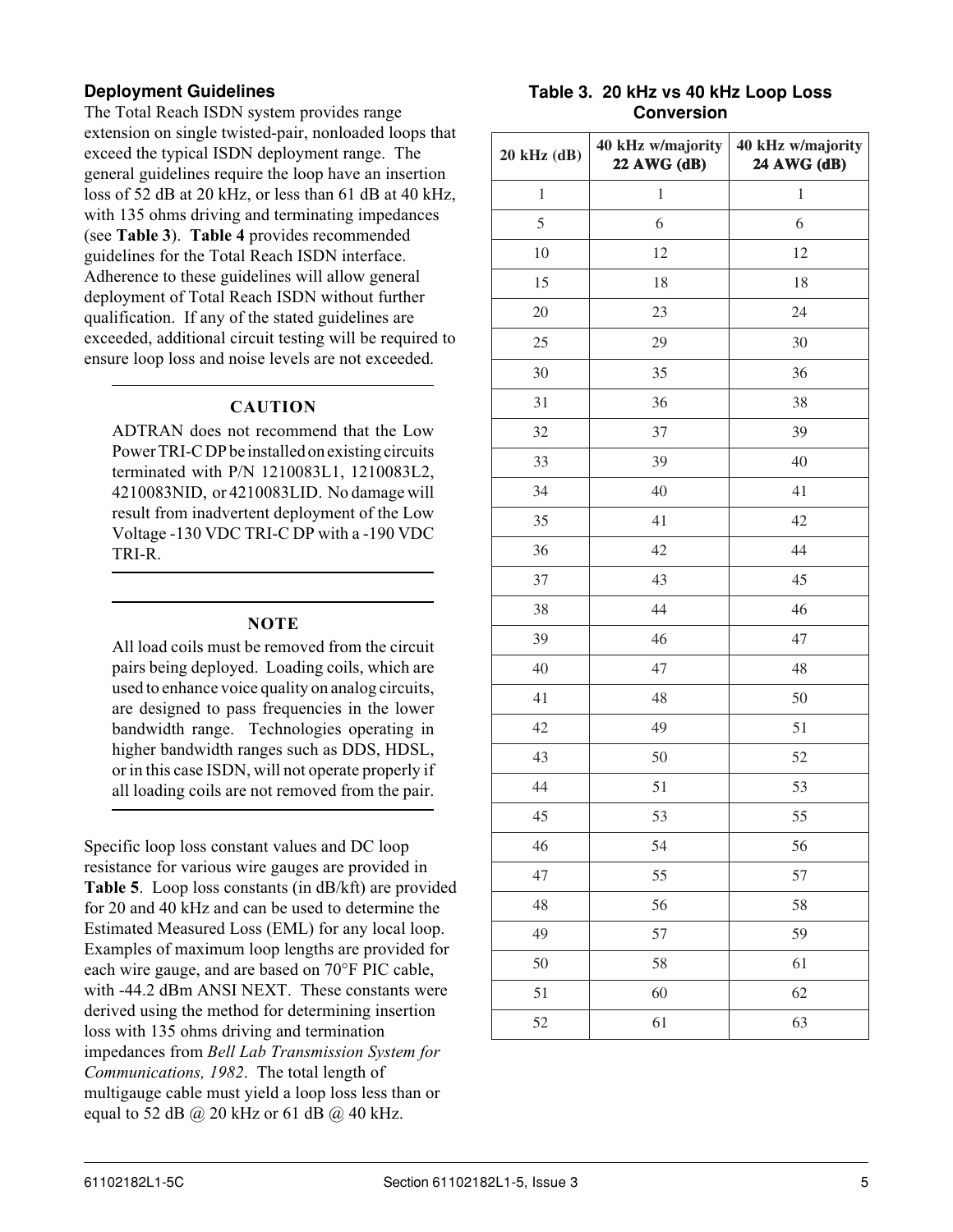| <b>Description</b>                         | Value                               |
|--------------------------------------------|-------------------------------------|
| Maximum Loop Loss @ -44.2<br>dBm ANSI NEXT | 52 dB @ 20 kHz or<br>61 dB @ 40 kHz |
| Maximum DC resistance                      | 2000 W                              |
| Maximum single bridged taps                | $2$ kft                             |
| Maximum total bridged taps                 | 6 kft                               |
| Maximum number bridged taps                |                                     |

<span id="page-5-0"></span>**Table 4. TRI-Interface Deployment Guidelines**

**Table 5. Cable Loss Constants (PIC 70ºF)**

| Cable<br>Gauge/<br>mm         | <b>Maximum</b><br>Loop<br>Length* | Loss $\omega$<br>$20$ kHz<br>per kft | Loss $\omega$<br>40 kHz<br>per kft | Ohms<br>per kft |
|-------------------------------|-----------------------------------|--------------------------------------|------------------------------------|-----------------|
| 26/0.40                       | $24$ kft                          | $2.159$ dB                           | $2.721$ dB                         | 83              |
| 24/0.51                       | 33 kft                            | $1.586$ dB                           | $1.921$ dB                         | 52              |
| 22/0.61                       | 46 kft                            | $1.134$ dB                           | $1.325$ dB                         | 32              |
| 19/0.91                       | $80$ kft                          | $0.655$ dB                           | $0.770$ dB                         | 16              |
| <b>Bridged</b><br>Tap         | 6 kft                             | $1.32$ dB                            | $2.09$ dB                          | N/A             |
| *Based on -44.2 dBm ANSI NEXT |                                   |                                      |                                    |                 |

For EML, multiply each section's loop length in kilofeet by the appropriate cable loss constant in Table 5 to determine the insertion loss of each section. To determine the insertion loss for each bridged tap in the feeder, multiply the length of the bridged tap by 1.32 dB (2.09 for 40 kHz). The maximum loss of each bridged tap is 4.2 dB, (4.7 dB for 40 kHz) regardless of length. Assume 250 feet for central office wiring. For total insertion loss for the loop, add each section's insertion loss, the loss due to bridged taps, and loss of central office wiring.

Some loop deployment programs provide automatic loop insertion loss predictions based on 40 kHz for ISDN 2B1Q. Table 3 provides a conversion estimate in dB between insertion loss at 40 kHz for 2B1Q ISDN and the recommended 20 kHz for Total Reach ISDN. To use, determine the dB loss at 40 kHz using current methods and the largest component cable size (24 or 22 AWG). If the 22 and 24 AWG components are approximately the same, use the values associated with 22 AWG.

This table should only be used to provide a rough estimate of the insertion loss at 20 kHz. A more accurate estimate can be obtained by determining the exact cable makeup of a loop and using the cable loss constants in Table 5.

## **D4 Bank Requirements**

## **CAUTION**

The TRI-C DP is designed for installation in D4/SLC 96 channel banks conditioned for Dataport applications. Do not install in ED-3C650-30 channel banks (CLEI D4CB590A) built prior to 12/81 with J98726A, B, or C backplanes.

The COT D4 bank must be configured with an OIU-2 selected for external timing. The COT bank must be provided with an external composite clock synchronized with the network. The TRI-C DP obtains power from the +5 and -48 VDC supply rails of a model 325A PCU.

## **SLC-96 Bank Requirements**

The COT SLC-96 bank must be configured with a special service unit (SSU) selected for external timing. The COT SLC-96 bank must be provided with an external composite clock synchronized with the network.

## **Interface Requirements**

The TRI-C DP unit includes two interfaces. The loop-side interface is an ISDN U-interface which is used to deliver basic rate service. The carrier-side interface is a D4/SLC-96 channel bank interface which is used to insert data into the 1.544 Mbps T1 stream. Only the polarity-insensitive T and R leads are used in the cross-connection.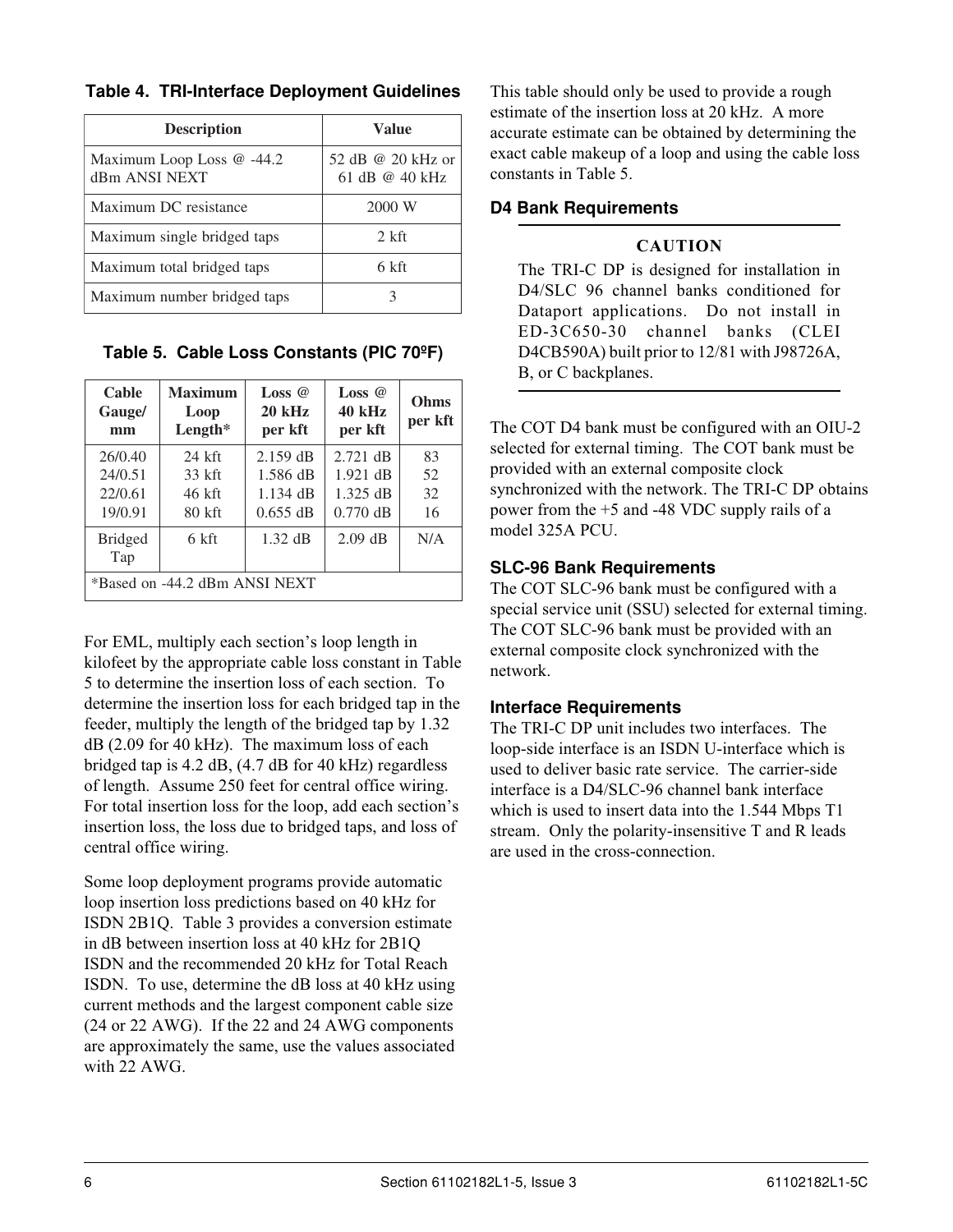## <span id="page-6-0"></span>**Option Switch Settings**

**Figure 7** displays the location and labeling for SW1. **Table 6** describes the option settings for SW1.



**Figure 7. SW1 Labeling**

| <b>Switch</b>               | Label                           | <b>Function</b>                                                            | <b>Description</b>                                                                                                                                                                                                                      |                             |                                |                         |
|-----------------------------|---------------------------------|----------------------------------------------------------------------------|-----------------------------------------------------------------------------------------------------------------------------------------------------------------------------------------------------------------------------------------|-----------------------------|--------------------------------|-------------------------|
| $SW1-1$<br>$SW1-2$          | <b>TRM</b><br><b>TRM</b>        | <b>Bank Type Selection</b>                                                 | Selects the bank type for the TRI-C DP.                                                                                                                                                                                                 |                             |                                |                         |
|                             |                                 |                                                                            | <b>Bank</b>                                                                                                                                                                                                                             | <b>Count/Slot</b>           | <b>SW1-1</b>                   | <b>SW1-2</b>            |
|                             |                                 |                                                                            | D <sub>4</sub>                                                                                                                                                                                                                          | D4 Counting<br>D1D Counting | <b>ON</b><br>ON                | <b>OFF</b><br><b>ON</b> |
|                             |                                 |                                                                            | <b>SLC I</b>                                                                                                                                                                                                                            | CU in slots                 | <b>ON</b>                      | <b>ON</b>               |
|                             |                                 |                                                                            |                                                                                                                                                                                                                                         | CU in slots                 | <b>OFF</b>                     | <b>OFF</b>              |
|                             |                                 |                                                                            | <b>SLC III</b>                                                                                                                                                                                                                          | D4 Counting<br>D1D Counting | <b>ON</b><br><b>OFF</b>        | <b>ON</b><br><b>ON</b>  |
| $SW1-3$<br>SW1-4<br>$SW1-5$ | B1<br>B2<br>D                   | Service Level Selection                                                    | Selects the service level. The TRI-C DP may be optioned to<br>deliver full ISDN (2B+D) or any other level of service.                                                                                                                   |                             |                                |                         |
|                             |                                 |                                                                            | <b>Service</b><br>Option                                                                                                                                                                                                                | <b>SW1-3</b><br><b>B1</b>   | <b>SW1-4</b><br>B <sub>2</sub> | <b>SW1-5</b><br>D       |
|                             |                                 |                                                                            | $2B+D$                                                                                                                                                                                                                                  | <b>ON</b>                   | <b>ON</b>                      | <b>ON</b>               |
|                             |                                 |                                                                            | 2B                                                                                                                                                                                                                                      | <b>ON</b>                   | <b>ON</b>                      | <b>OFF</b>              |
|                             |                                 |                                                                            | $B1+D$                                                                                                                                                                                                                                  | <b>ON</b>                   | <b>OFF</b>                     | <b>ON</b>               |
|                             |                                 |                                                                            | $B2+D$                                                                                                                                                                                                                                  | <b>OFF</b>                  | <b>ON</b>                      | <b>ON</b>               |
|                             |                                 |                                                                            | B1                                                                                                                                                                                                                                      | <b>ON</b>                   | <b>OFF</b>                     | <b>OFF</b>              |
|                             |                                 |                                                                            | B2                                                                                                                                                                                                                                      | <b>OFF</b>                  | <b>ON</b>                      | <b>OFF</b>              |
|                             |                                 |                                                                            | D                                                                                                                                                                                                                                       | <b>OFF</b>                  | <b>OFF</b>                     | <b>ON</b>               |
| $SW1-6$                     | <b>ZBS DIS</b><br><b>ZBS EN</b> | Zero Byte Substitution<br><b>ON-Disables ZBS</b><br><b>OFF-Enables ZBS</b> | The ZBS option must be set the same for the COT and RT.<br>SW1-6 should be set toward "ZBS EN" for AMI-provisioned<br>carriers. The switch setting is optional for B8ZS-provisioned<br>carriers. Consult local provisioning guidelines. |                             |                                |                         |

## **Table 6. SW1 Option Settings**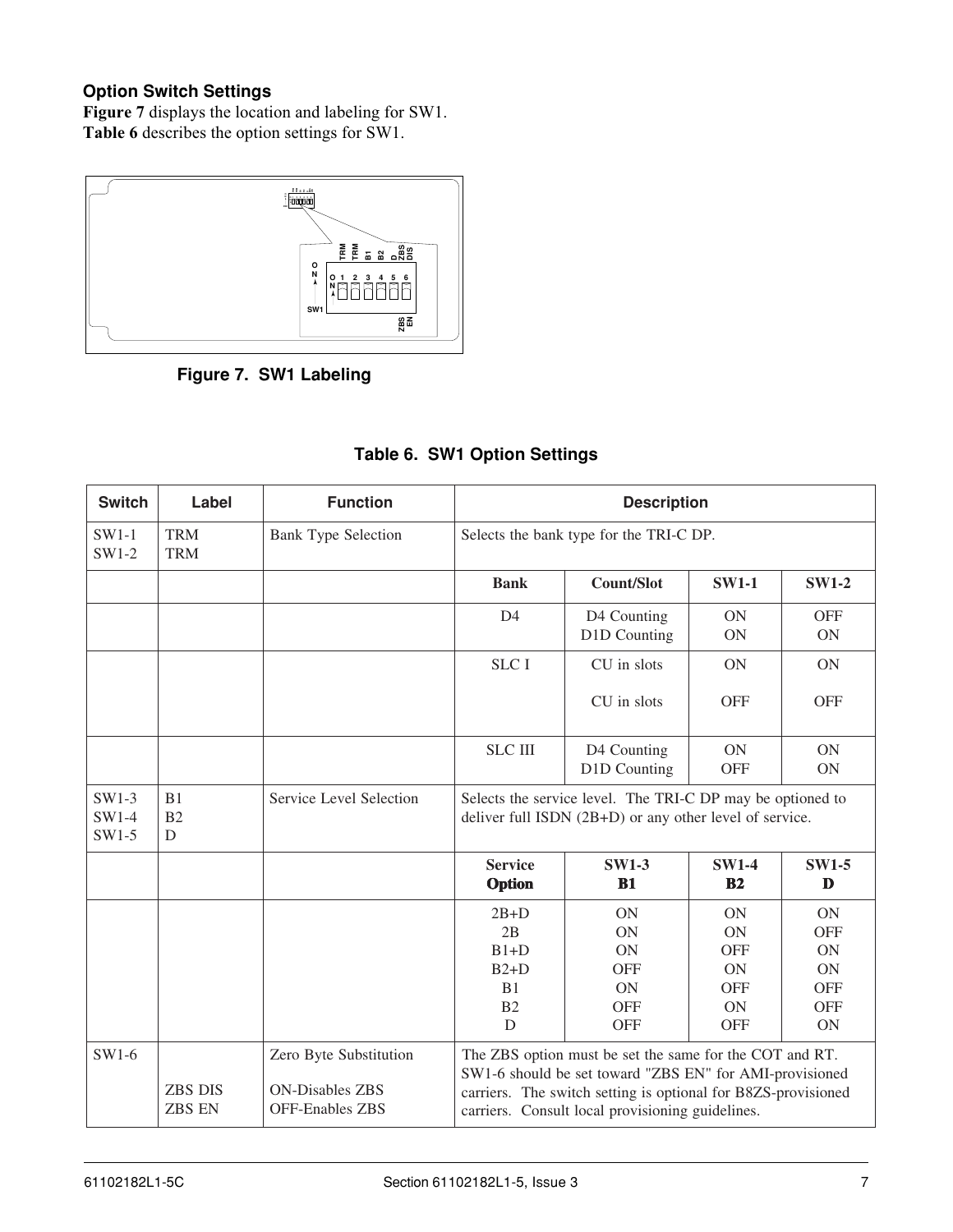### <span id="page-7-0"></span>**Front Panel Features**

The TRI-C DP front panel features a 2-position DIP switch (SW4), a recessed pushbutton (SW3), a rotary switch (SW2), a bantam jack, and status LEDs. The B1/B2 DIP switch selects the desired bearer channel, B1 or B2, to be tested during local tests using the TRI-C DP front panel. The NORM/PTRN DIP switch is set to PTRN for test purposes. The 10-position rotary switch is used to determine the specific test that will be performed, including downstream loopbacks (see **Table 7**). LED indicators display the current status of the unit, as listed in **Table 8**.

## **3. TESTING**

The TRI-C DP responds to *eoc* loopbacks, including B1, B2, and 2B+D, when configured for D channel operation. This allows an upstream network element, such as an ISDN switch, to sectionalize a network fault. When used in non-D channel modes of operation (B1, B2, or 2B), the TRI-C DP will respond to an in-band OCU or CSU latching loopback sequence for each B-channel. When remote testing is not available, or during isolation of trouble or equipment malfunction, the TRI-C DP front panel provides local test capabilities. Using the internal 2047 pseudorandom test pattern generator or the bantam jacks allows craft personnel to test in both the downstream and upstream directions, including loopback for 6 addressable ISDN devices and the customer's NT1.

## **Table 7. Rotay Switch Option**

| <b>Display</b>  | <b>Interpretation</b>                                                                                                                           |
|-----------------|-------------------------------------------------------------------------------------------------------------------------------------------------|
| AD1             | Address #1, address of this unit                                                                                                                |
| AD2             | Address #2, the next unit downstream                                                                                                            |
| AD3             | Address #3, the second unit downstream                                                                                                          |
| AD4             | Address #4, the third unit downstream                                                                                                           |
| AD5             | Address #5, the fourth unit downstream                                                                                                          |
| AD <sub>6</sub> | Address #6, the fifth unit downstream                                                                                                           |
| <b>LPBK</b>     | Loopback, forces this unit to loopback either<br>B1/B2 from the front panel. Loopbacks<br>occur in both the customer and network<br>directions. |
| <b>CRTX</b>     | Carrier transmit, in the carrier direction                                                                                                      |
| <b>LPTX</b>     | Loop transmit, in the loop direction                                                                                                            |
| NT1             | NT1, address of the NT1                                                                                                                         |

The front panel bantam jacks accommodate standard DS0 Logic Testers such as the TPI 108/109 RT II or FIREBERD 4000/6000 which perform both the upstream and downstream testing. In addition, nonintrusive local performance monitoring is available through the front panel LEDs. Front panel initiated loopbacks are nonintrusive to unused channels. Loopback on a single B channel will not interrupt the other channels. A network issued 2B+D loopback will affect customer service.

### **Loopback Tests (ADR1 - ADR6, NT1)**

Loopbacks in the Network-to-Customer direction can be initiated from either the ISDN switch or the front panel. Either the internal 2047 test pattern or a DS0 digital test set provide the 64 kbps test pattern to be tested in B1 or B2. When initiating loopbacks from the TRI-C DP front panel, the downstream direction is automatically selected based on the card position in the network.

To initiate a loopback using the internal 2047 test pattern, perform the following:

- 1. Select the desired loopback address using the 10-position rotary switch. Refer to Table 7.
- 2. Select the desired bearer channel using the B1/B2 DIP switch.
- 3. Select PTRN on the NORM/PTRN DIP switch.
- 4. Depress the recessed TEST pushbutton to initiate the test. The TEST LED will illuminate GREEN when the loopback is established to the selected address and the ERR LED should go out following synchronization to the test pattern. If the selected address does not respond, the TEST LED will remain out and the ERR LED will illuminate.
- 5. To momentarily insert one bit error (for less than two seconds), depress the TEST pushbutton. The ERR LED should flash upon receipt of the injected error.
- 6. Tests to additional network addresses are performed by changing the selector knob to the desired address. It is not necessary to exit the test mode to select a new address.
- 7. To deactivate the loopback, depress the TEST pushbutton for two seconds, until the GREEN TEST LED is extinguished, or select NORM on the NORM/PTRN DIP switch.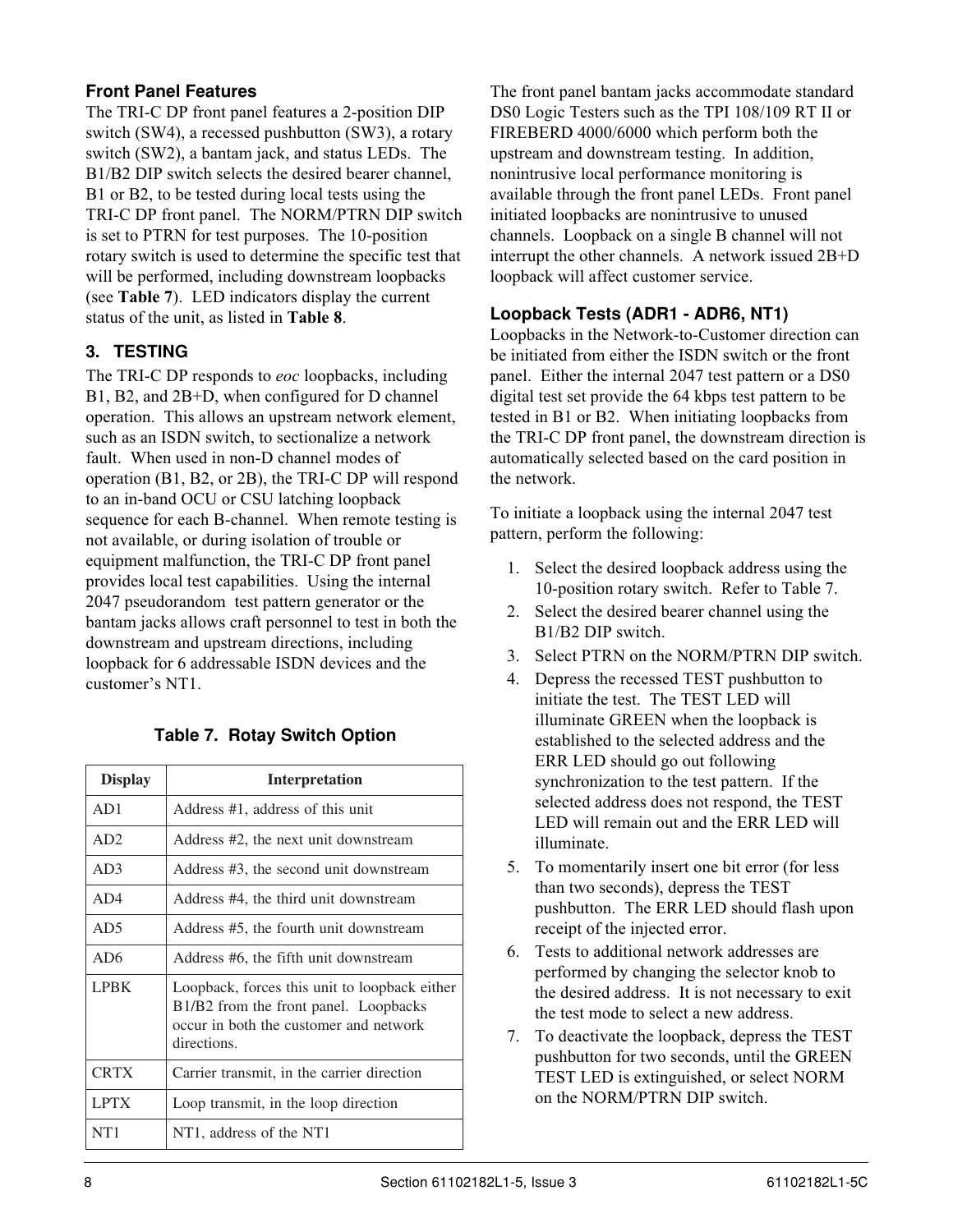### **Table 8. LED Indicators**

<span id="page-8-0"></span>

| <b>Indicator</b>    | <b>Status</b>   | <b>Description</b>                                                                                                                                                                                                                                                                                                                                                                                                                                                                       |
|---------------------|-----------------|------------------------------------------------------------------------------------------------------------------------------------------------------------------------------------------------------------------------------------------------------------------------------------------------------------------------------------------------------------------------------------------------------------------------------------------------------------------------------------------|
| Loop Status (LP)    | Off             | Indicates TRI loop synchronization has been established and no Near End<br>Block Errors (NEBE) are being received from the loop interface.                                                                                                                                                                                                                                                                                                                                               |
|                     | Red             | Illuminated when TRI-interface is out of sync or has a loss of signal.                                                                                                                                                                                                                                                                                                                                                                                                                   |
|                     | Yellow          | Flashes upon receipt of a NEBE. During Local Performance Monitoring<br>(see TESTING) will flash when BER $> 10^{-6}$ is detected and illuminate<br>solid when a BER $> 10^{-5}$ is detected.                                                                                                                                                                                                                                                                                             |
| Carrier Status (CR) | Off             | Indicates carrier synchronization (framing per TR-TSY-000397) has been<br>established and no Near End Block Errors (NEBE) are being received<br>from the carrier interface.                                                                                                                                                                                                                                                                                                              |
|                     | Red             | Illuminated when no framing pattern is received.                                                                                                                                                                                                                                                                                                                                                                                                                                         |
|                     | Yellow          | Flashes upon receipt of a NEBE. During Local Performance Monitoring<br>(see TESTING) will flash when a BER $> 10^{-6}$ is detected and illuminate<br>solid when a BER $> 10^{-5}$ is detected.                                                                                                                                                                                                                                                                                           |
| Activation (ACT)    | Green           | lluminated when Layer 1 is established from the ISDN switch to the<br>customer ISDN terminal equipment.                                                                                                                                                                                                                                                                                                                                                                                  |
| Test (TST)          | Yellow<br>Green | Solid when a front panel test has been successfully initiated or when<br>responding to a 2B+D loopback request.<br>Flashes once every two seconds when responding to a B1 loopback<br>request or when forced into a B1 loopback from the front panel.<br>Flashes once per second when responding to a B2 loopback request or<br>when forced into a B2 loopback from the front panel.<br>Solid when in Local Performance Monitoring or when the local test<br>pattern gen/det is invoked. |
| Error (ERR)         | Red             | Flashes when errors are seen by local test pattern detector.                                                                                                                                                                                                                                                                                                                                                                                                                             |
|                     |                 |                                                                                                                                                                                                                                                                                                                                                                                                                                                                                          |

To initiate a loopback using a DS0 digital test set, perform the following:

- 1. Insert the TX and RX bantam plug of the DS0 digital test set into the TRI-C DP respective front panel bantam jacks. Connect the clock input of the DS0 digital test set to the channel bank's clock source (the D4 OIU, or the SLC-96 SSU). Configure the test set for Near Logic and 64 kbps.
- 2. Select the desired loopback address using the 10-position rotary switch. Refer to Table 7.
- 3. Select the desired bearer channel using the B1/B2 DIP switch.
- 4. Depress the recessed TEST pushbutton to initiate the test. The TEST LED will illuminate YELLOW when the loopback is established to the selected address. If the selected address does not respond, the TEST LED will remain OFF. Observe the DS0 digital test set for bit errors.
- 5. Tests to additional network addresses may be performed by changing the selector knob to the desired address. It is not necessary to exit the test mode to select a new address.
- 6. To deactivate the loopback, depress the TEST pushbutton or remove the transmit bantam plug. Upon deactivation of the test, the TEST LED will go out.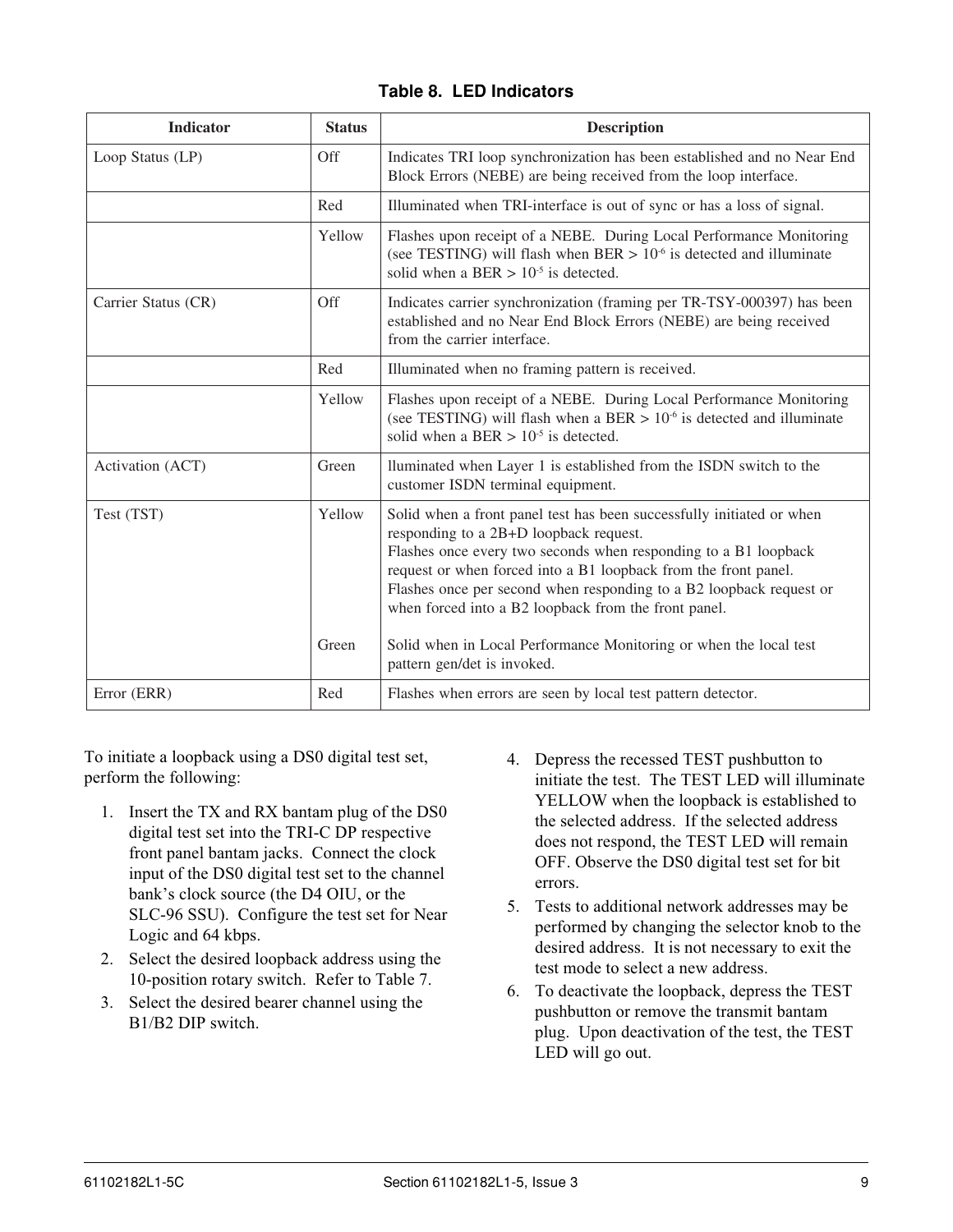## **Point-to-Point Test (CRTX, LPTX)**

A point-to-point (straightaway) test can be performed to either the TRI-interface (LPTX) or the T-1 carrier interface (CRTX). In both cases, either the internal 2047 test pattern generator or a DS0 digital test set is used to verify the performance of the selected bearer channel.

To initiate a point-to-point test using the internal 2047 test pattern, perform the following:

- 1. Select the desired test direction, LPTX or CRTX, using the 10-position rotary switch. Refer to Table 7.
- 2. Select the desired bearer channel using the B1/B2 DIP switch.
- 3. Select PTRN on the NORM/PTRN DIP switch.
- 4. Depress the recessed TEST pushbutton to initiate the test. The TEST LED will illuminate GREEN and the ERR LED should go out following synchronization to the test pattern from the far end.
- 5. If the far end unit is a U-BR1TE III or IV using the internal 2047 test pattern, perform steps 1 through 4, choosing the same front panel switch setting. If the far end is a test set, ensure it is configured for a 2047 test pattern.
- 6. To momentarily insert one bit error (for less than two seconds), depress the TEST pushbutton. Bit errors will be seen at the far end test unit.
- 7. To deactivate the loopback, depress the TEST pushbutton for two seconds, until the GREEN TEST LED is extinguished, or select NORM on the NORM/PTRN DIP switch. Upon deactivation of the test, the TEST LED will go out.

To initiate a point-to-point test using a DS0 digital test set, perform the following:

- 1. Insert the TX and RX bantam plug of the DS0 digital test set into the TRI-C DP respective front panel bantam jacks. Connect the clock input of the DS0 digital test set to the channel banks clock source (D4's OIU, or the SLC-96 SSU). Configure the test set for Near Logic and 64 kbps.
- 2. Select the desired test direction, LPTX or CRTX, using the 10-position rotary switch. Refer to Table 7.
- 3. Select the desired bearer channel using the B1/B2 DIP switch.
- 4. Depress the recessed TEST pushbutton to initiate the test. The TEST LED will illuminate YELLOW.
- 5. If the far end unit is a U-BR1TE III or IV using a DS0 digital test set, perform steps 1 through 4, choosing the same front panel switch setting. Ensure that both test sets are configured for the same test pattern (511, 2047). If the far end unit is a U-BR1TE III or IV using the internal 2047 test pattern, perform steps 1 through 4 of the previous section.
- 6. Observe the DS0 digital test set for bit errors.
- 7. To deactivate the loopback, depress the TEST pushbutton, or remove the transmit bantam plug. Upon deactivation of the test, the TEST LED will go out.

## **Local Loopback (LPBK)**

A bilateral loopback can be initiated from the TRI-C DP front panel for either bearer channel. A local test pattern source is not required for this test. To initiate a local loopback, perform the following:

- 1. Select the desired bearer channel using the B1/B2 DIP switch.
- 2. Select LPBK using the 10-position rotary switch. Refer to Table 7.
- 3. Depress the recessed TEST pushbutton to initiate the test. The TEST LED will illuminate YELLOW.
- 4. To deactivate the loopback, depress the TEST pushbutton. Upon deactivation of the test, the TEST LED will go out.

## **Local Performance Monitoring**

Performance Monitoring of the local T1 carrier system and 2-wire TRI-interface of the ISDN data can be performed from the front panel without interruption of service to the customer. For this test, bearer channel selection is not applicable and a test pattern source is not required. To initiate a local performance monitoring, perform the following:

- 1. Ensure the NORM/PTRN DIP switch is in the NORM position, and that a bantam plug is NOT installed in the front panel TX bantam jack.
- 2. Select ADR1 using the 10-position rotary switch.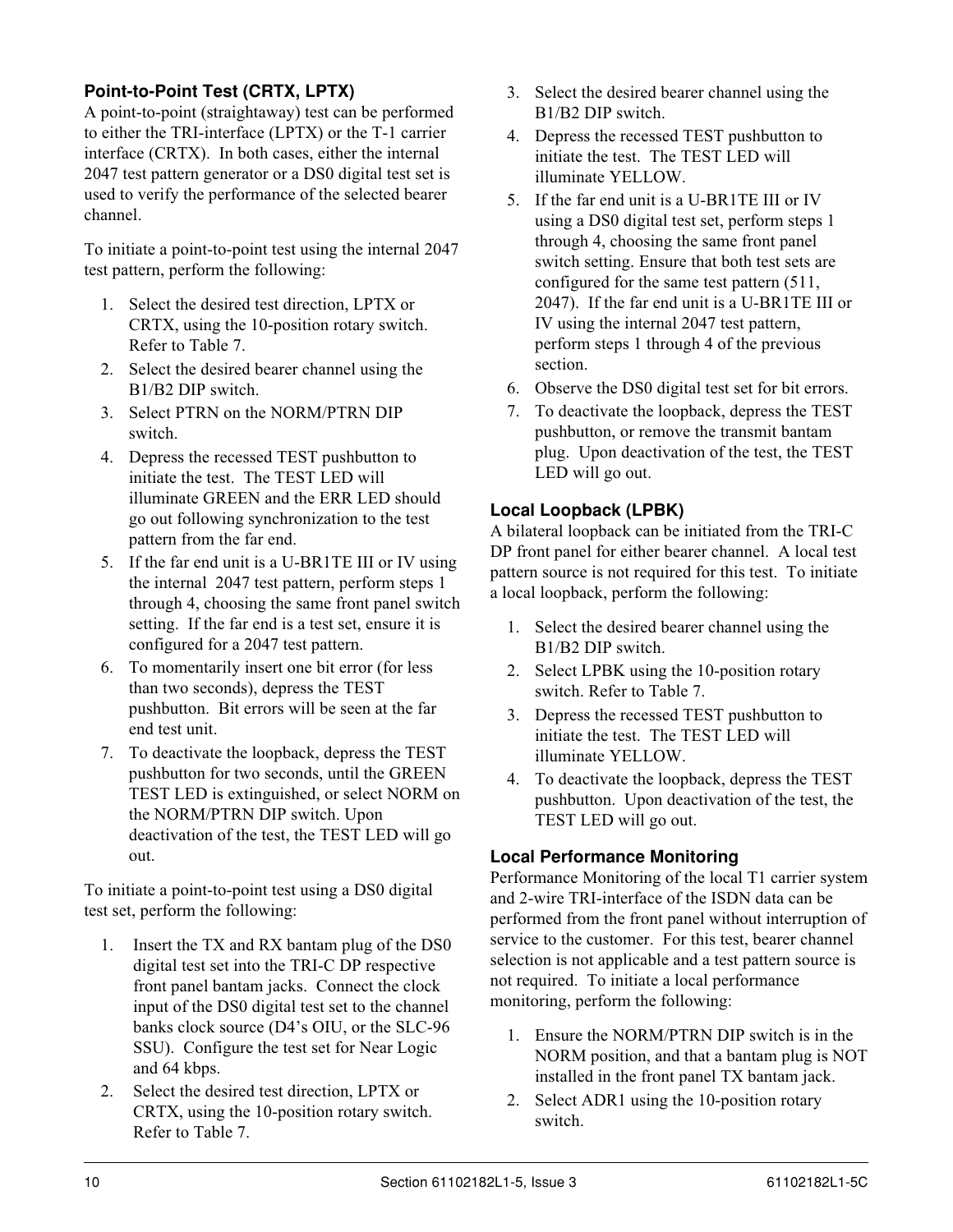- <span id="page-10-0"></span>3. Depress the recessed TEST pushbutton to initiate the test. The TEST LED will illuminate GREEN.
- 4. The total number of Near End Block Errors (NEBE) received are simultaneously displayed as *crc* errors with the LP and CR CRC status LEDs. (See Table 8).
- 5. To exit Local Performance monitoring, depress the TEST button for two seconds or longer. Upon deactivation of the test, the TEST LED will go out.

### **Leased Mode Testing (B1, B2, and 2B)**

For leased mode applications, the D channel is typically disabled on the TRI-C DP. Without the D channel, standard ISDN loopbacks by way of the *eoc* are not available across the T1 carrier system. For this situation the TRI-C DP responds to independent network-issued OCU and CSU latching loopback sequences for B1 and B2, when configured as Adjacent-to-Customer. B1 channel will be the DS0 associated with the time slot of the physical slot the TRI-C DP is installed, and B2 channel will be the adjacent time slot. Upon receipt of an OCU latching loopback sequence the TRI-C DP initiates a bilateral loopback for the B channel under test. Upon receipt of a CSU latching loopback sequence, and provided the U-Interface is terminated by a NT1/TA, the TRI-C DP will issue an *eoc* NT1 loopback for the appropriate B channel. In both the OCU and CSU loopback tests, the other B channel is not affected. The TRI-C DP will simultaneously support testing of both B channels. The OCU and CSU latching loopbacks are enabled by the following:

- 1. Minimum of 35 transition in progress (TIP) bytes (X0111010).
- 2**.** Minimum of 35 LSC bytes: OCU (X1010101), CSU (X0110001).
- 3. Minimum of 100 loopback enable (LBE) bytes (X1010110).
- 4. Minimum of 32 far-end voice (FEV) bytes (X1011010).
- X Denotes *Don't Care* bit either a 1 or a 0.

Upon receipt of an OCU latching loopback, the TRI-C DP will provide a bilateral loopback on the bearer channel that received the loopback sequence. The other bearer channel is not affected during this loopback.

Upon receipt of a CSU latching loopback sequence in either B1 or B2 channels, and the TRI-interface is in sync, the TRI-C DP will issue an *eoc* loopback request to the NT1 for the appropriate channel. If the TRI-interface is not in sync, the TRI-C DP sends abnormal station (X0011110) in both B1 and B2 channels.

Disabling OCU or CSU latching loopback sequence:

1. Minimum of 35 TIP bytes.

For a TRI-C DP in a CSU latching loopback, receipt of the 35 TIPs will release the test in progress. Following the release code to a TRI-C DP in a CSU test, the TRI-C DP will issue a return-to-normal *eoc* message to the NT1/TA.

The valid front panel tests in leased modes are ADR1, CRTX, LPTX, and LPBK for all circuit positions. NT1, ADR1-ADR6 loopback tests are valid for the Adjacent-to-Customer circuit position only. ADR2 would be used to test the Total Reach ISDN Remote (TRI-R) unit.

Local Performance Monitoring is available only for the TRI-interface, when configured for a leased mode of operation. See subsections: *Loopback Tests*, *Point-to-Point Test*, and *Local Loopback* for applicable test descriptions.

## **4. SPECIFICATIONS**

The specifications for the D4 TRI-C DP are listed in **Table 9**.

## **5. MAINTENANCE**

The ADTRAN TRI-C DP does not require maintenance for normal operation.

ADTRAN recommends that repairs on the unit not be performed in the field. Repair services are obtained by returning damaged units to ADTRAN, refer to *Warranty and Customer Service* Section.